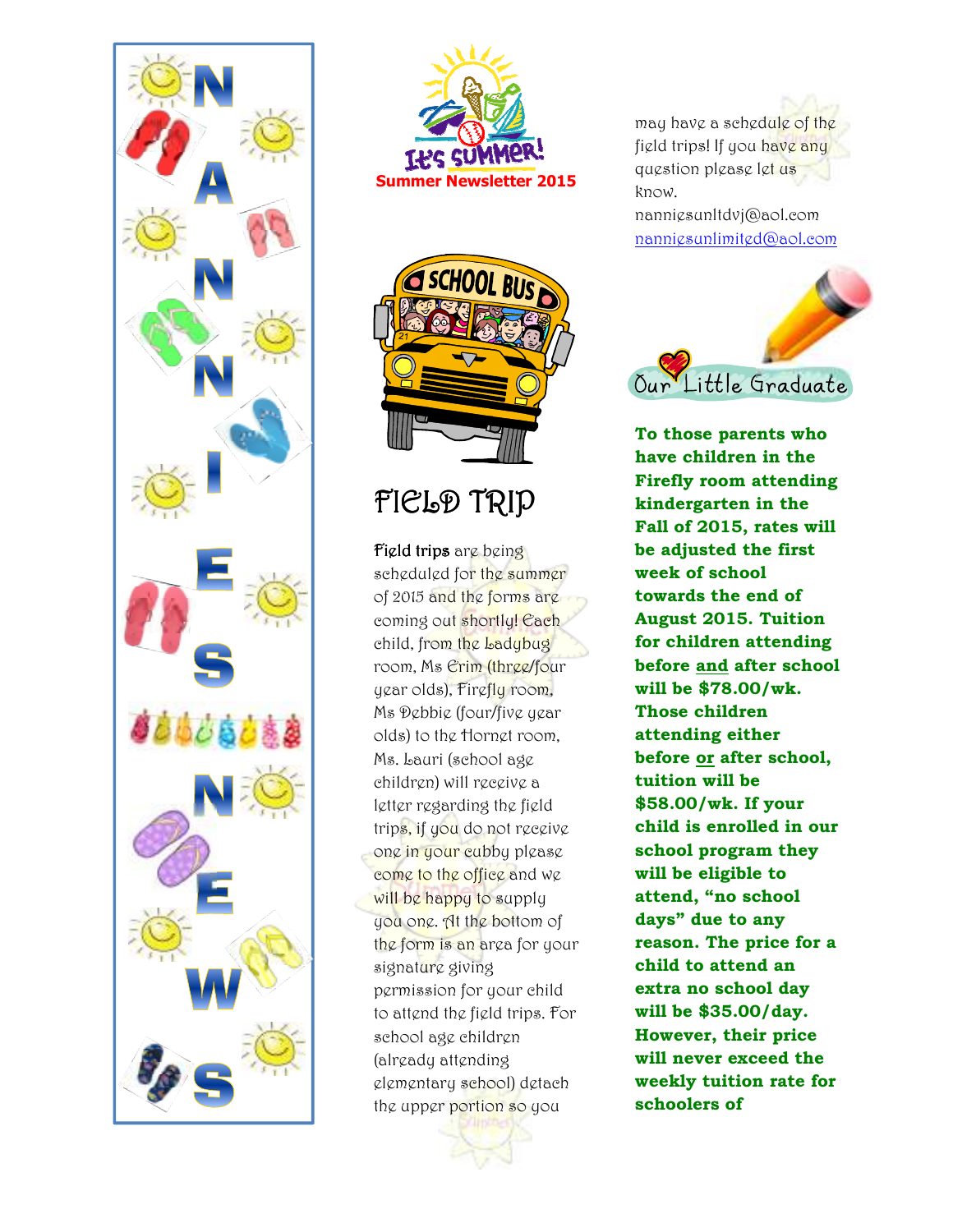**\$120.00/wk. Further information will be sent to the parents for those who wish to participate in our school age program.**

# **PRESCHOOL FIREFLIES GRADUATION!**

It has been another exciting year! Just to be a part of your child's growth and development in preparation for kindergarten has been very rewarding. We appreciate the support and trust each parent has given The Nannies Unlimited Child Center and Preschool Inc., and allowing the teachers the opportunity to work with your child (ren) **Thank you**.

### **THE PRESCHOOL GRADUATION IS SCHEDULED FOR THURSDAY MAY 21,**

#### **2015 AT 4:00 PM.**

Space is limited in the Firefly room where the ceremony is held, so we ask that you limit your

guests to allow parents the first opportunity to see this special event.



### SWIMMING SEASON IS APPROACHING!

Swimming season is almost upon us. Now is the time to start gathering your child's swimming supplies! We ask that you bring your child's swimming suit to the Center with their names marked clearly for identification. Just think of having 25-50 swimming suits unmarked and how frustrated the teachers and children become when they cannot determine which suit belongs to whom. Just remember when purchasing a swimming suit, if you thought it was cute so did everyone else! Parents of children in diapers we ask that you bring package of "Little Swimmers" again

remember to place your child's name on the package of swimmers. If your child does not have the "Little Swimmers" they cannot get into the water. This is for the health and safety of each child.





To protect your child's skin from the sun and outdoor exposures we ask that each child bring a bottle/tube of sunscreen labeled for identification. We will apply the sunscreen as needed and indicated. You may give this to your assigned room's teacher.

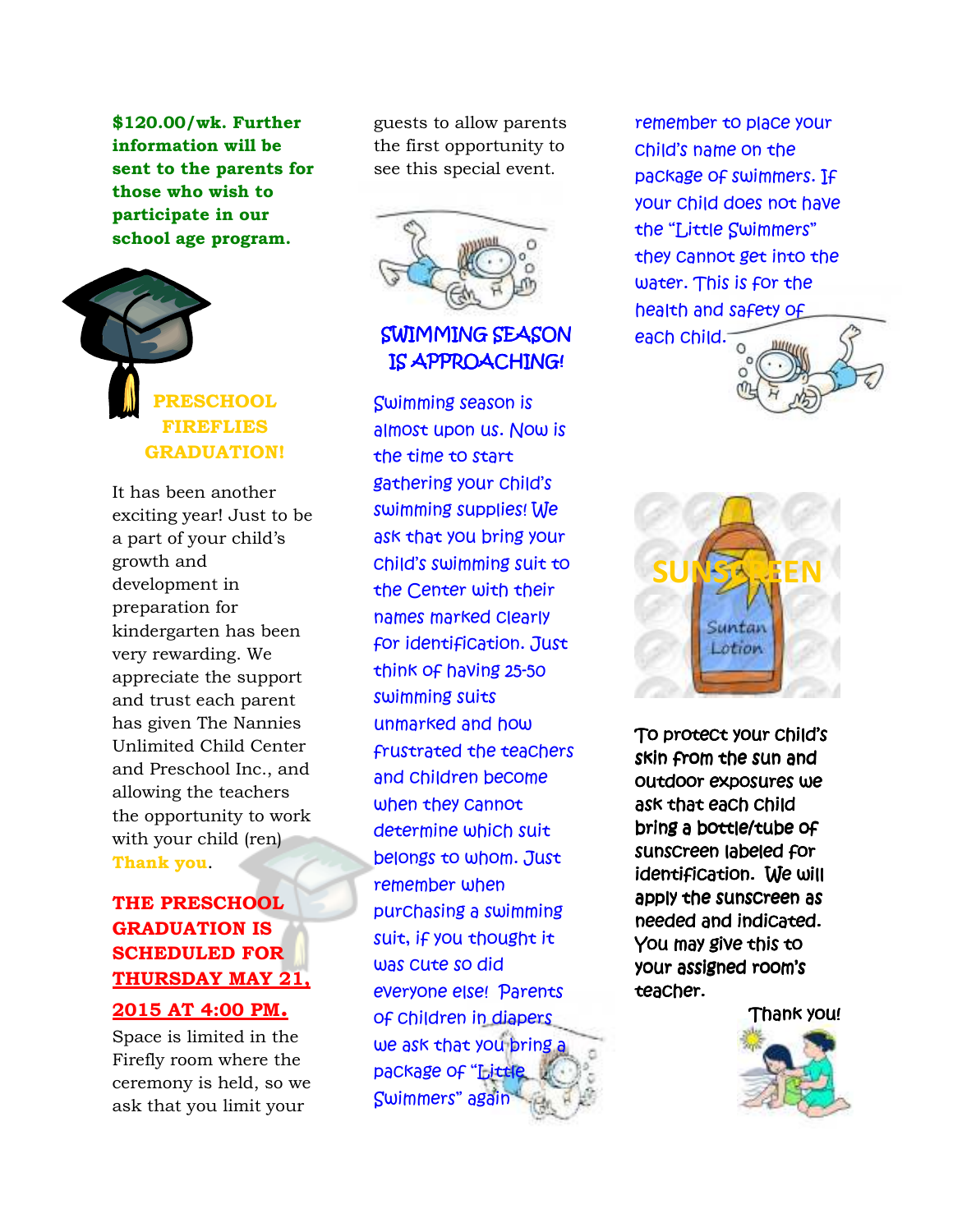

#### **Things to remember:**

\*Please **DO NOT** allow your child to sign their own name in the sign in record in our front lobby. These are official documents that need to be kept for review and audited by others.

\*Please remove all unnecessary items from your child's cubby daily, they really get filled up fast!

\*Diapers & wipes are due the first Monday of every month. This has always been a good way for us to keep a supply of diapers for your child here at the Center. Keep in mind if you do not have a supply of your child's diapers we will use the daycare supplies, however you will be charged \$1.00/diaper. We appreciate everyone bringing their supply when needed. Thank you!

\* When children are playing outdoors this spring and summer, sunscreen or sun block will be applied to them.

When you bring your supply from home please label this with your child's name.

\*We would really appreciate it if you would remind your child to walk when at the Center. This includes not only inside the Center but outdoors in the parking lot. The teachers are constantly reminding the children to Walk, Walk, Walk! Otherwise children and others are going to hurt. Thank you so much!

\* Swimming season is also upon us, we ask that you bring your child's swimming suit to the Center with their names marked clearly on them! It can be very frustrating for the staff when they cannot determine whose suit belongs to whom. Remember if you thought the suit was cute so did everyone else.

\* Entrance & Exit when entering the parking lot area Please enter through the east and exit from the west entrance. This will help keep the flow of traffic in one direction preventing a potential accident to occur. Also, please slow down and be aware of others in the parking lot. Safety is our biggest concern!

\*We try and accommodate our parents as much as we can. In doing so our staff continues to work four, ten hour days. This allows the staff member the opportunity to be available at the beginning of the child's day and also at the end. Please take advantage & visit with the staff about your child's day.



**Parents: Please notify administration in writing when your child has a birthday. There could be tuition adjustments to be made especially when the child turns two years of age.** 

#### **Parents/Families are responsible for this notification.**

*Unfortunately there will NOT be any type of reimbursements or adjustments made for any oversight regarding changes in your child's tuition.* 

**Children who are in elementary school do not need to notify the office of their child's birthdates. Tuition does not usually change after they are enrolled in elementary school.**

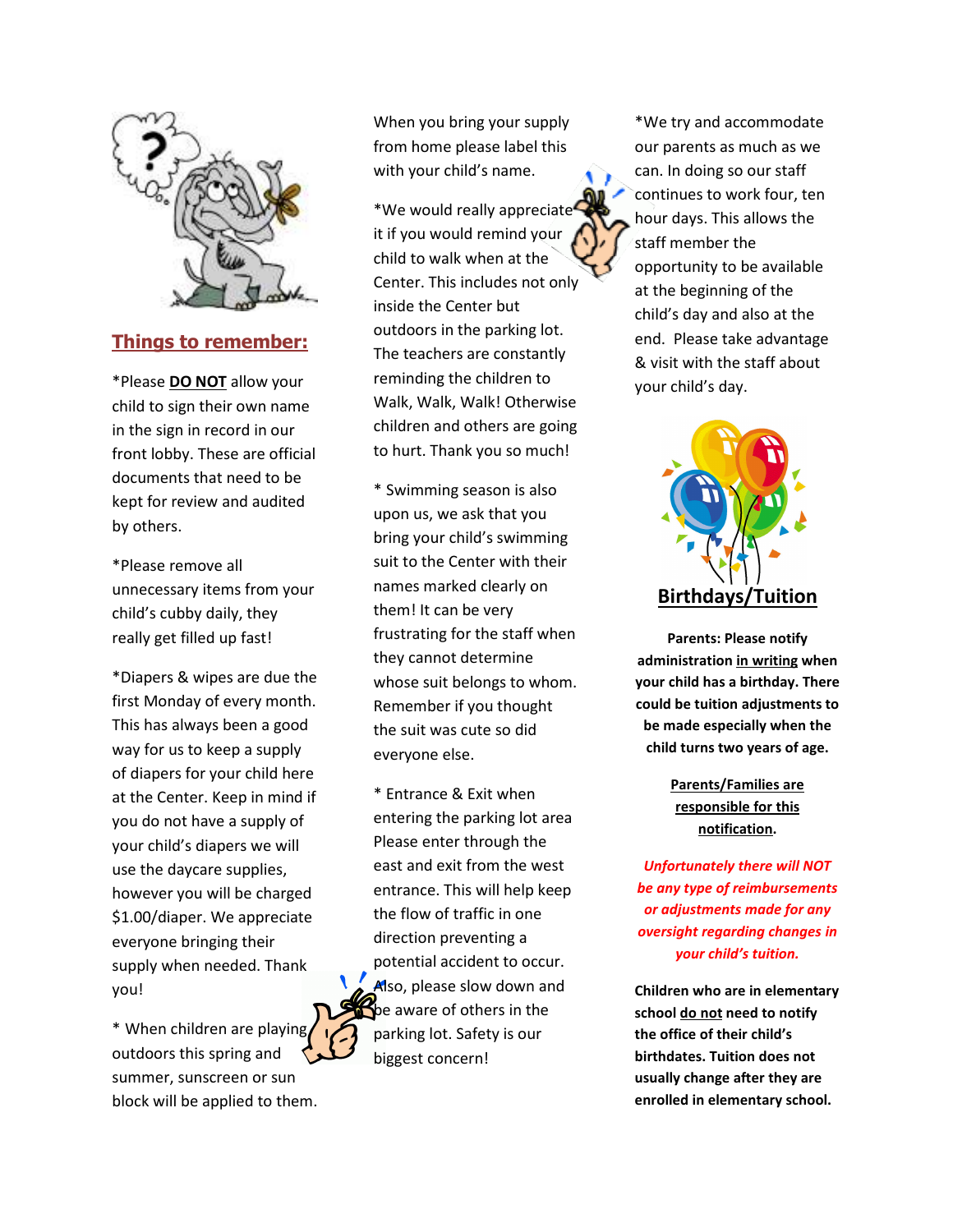

## *Telephone Calls:*

**To continue to organize our staff and children's busy day we ask that you only notify the Center during, the day case of an emergency or your child is not coming for the day. We have tried to make our staff more available to you during the day so they may answer your questions either first thing in the morning during your drop off or at the end of the day when you pick your child up.** 

**During the hours of 8:30 am until noon the children and the staff are very busy with their scheduled "focus of week" curriculum and it is very difficult to have our staff pulled away to answer phone calls during these times. It is disruptive not only the teachers but the children too. They lose their train of thought and when the teacher returns it is hard to get them re-engaged in what they were doing.** 

**If there is a message that you would like to be given to the staff, our office staff would be more than happy to give the teacher that message. If it is something the teachers need to call you back with then they can do so during the children's nap time.** 

**We would like to have your child's learning experience to be a positive one.** 

**We also have our communication sheets for you to convey any information to the teachers you may want available in the front foyer.** 

 **If you have any questions please feel free to contact the office management.** 

**Thank you so much for your understanding and cooperation in this matter.** 

#### **Reminder:**

All Children are to be signed in and out by their parent/guardian when arriving and leaving the Center. Again, we ask children NOT to sign these documents. We practice handwriting skills in their individual classes.



Summer means different health and safety issues. Here are some rules to share with your children for summer safety.

~ Discuss with your child the changes in the weather. Talk about what can be done in the summer that cannot be done in the cold weather of winter.

~ Children need to know that heat and sun can tire them and make them sick if they do not rest or drink enough liquids. Discuss the proper clothing to wear. (this can be done with games and dress up for more fun).

~Because children may be using large toys, you should tell them how to safely operate trikes, bikes, wagons, skateboards, and scooters, as well as seesaws, swings, and slides. Show them what to do as well as talking about what is right.

~Tell children where it is best to play. You should set the limits so that children know exactly what is allowed and what is not. Walk the edge of the play space with your children. Point out dangerous areas children must stay away from. Take a special nature walk showing the plants that can be touched and used during play and those that should not be used or even touched. You might even make small painted signs that point out dangerous places. Set the signs up together so children are doubly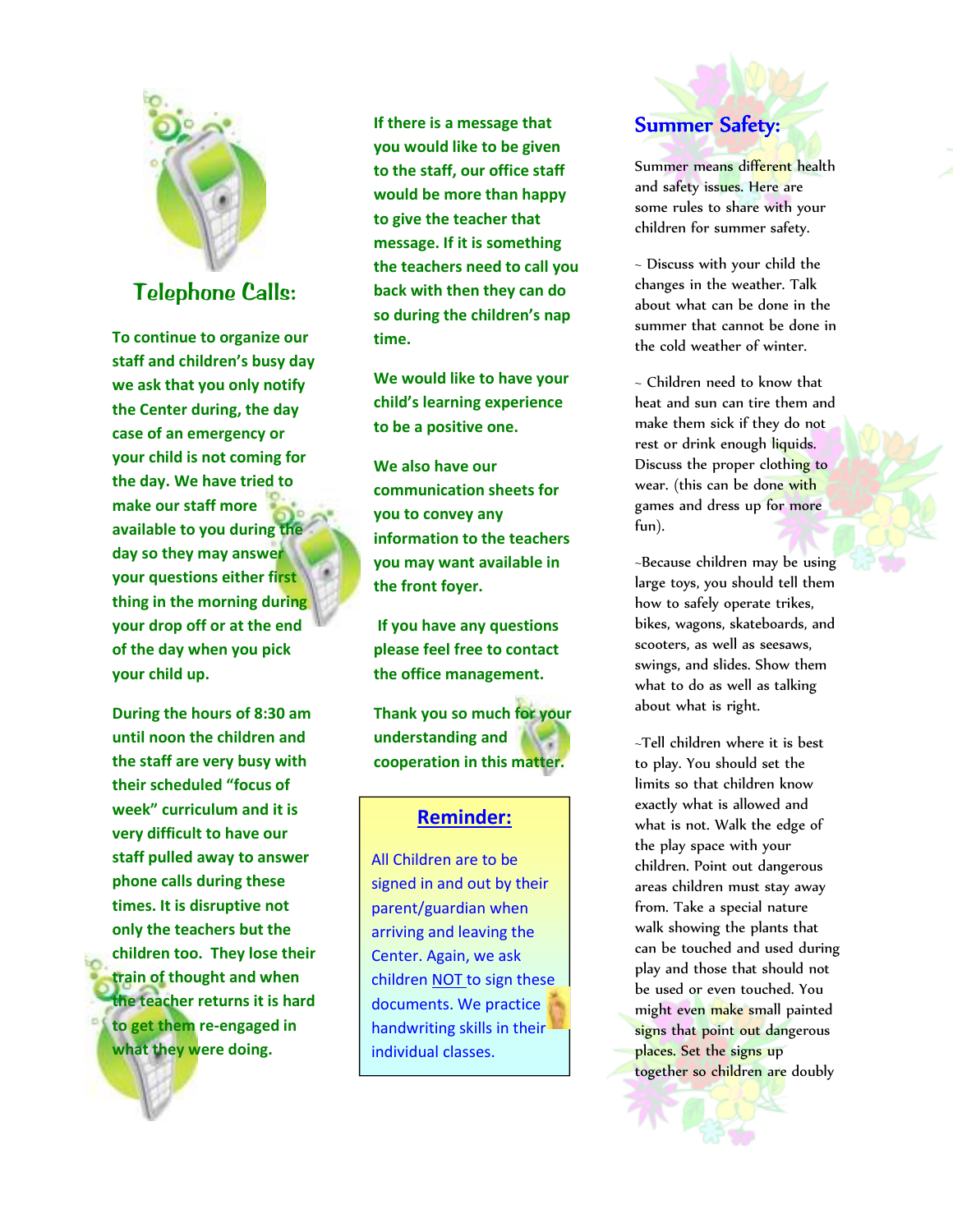sure that the signs are there for a purpose.

~ Little by little, prepare children for more physical activity by allowing and increasing time each day for exercises that build conditioning-climbing, running, jumping, and lifting.

~Never leave children alone in or near the pool, even for a moment.

~Make sure adults watching young children in the pool know CPR and can rescue a child if necessary.

~Babies under 6 months should be kept out of the direct sunlight. Move your baby to the shade or under a tree, umbrella, or the stroller canopy.

~Dress babies in lightweight clothing that covers the arms and legs and use brimmed hats.

~Apply sunscreen at least 30 minutes before going outside, and use sunscreen even on cloudy days.

~Try to keep children out of the direct sun between 10 a.m. and 4 p.m. This is when the sun rays are the strongest.

~ The sun protection factor (SPF) should be at least 15.

~ Try and not use scented soaps, perfumes or hair spray on your child. Bugs are attracted to these items.

Bugs are also attracted to bright colors and flowery prints

so avoid dressing your child in that type of clothing.

~Children traveling alone to visit relatives or attend summer camps should have a copy of their medical information with them at all times.



**When entering the parking lot area please enter through the east entrance and exit from the west entrance. This will help keep the flow of traffic in one direction to prevent accidents from occurring. Also, we ask that everyone please go slow and be aware of others in the parking lot. We want everyone to stay safe. There are times children get away from their parents and dart in front of other vehicles.** 



*Cigarette Butts* 

**It would help out a great deal if our parents, families, and friends keep their cigarette butts in their car and not discard them on the Center's property. Children are taken to the bus and vans and pick those discarded items up and try and mimic what others do with the cigarettes. Thank you so much for your understanding and cooperation.** 



Our policy at the center is to provide a parent an incident report when an accident has occurred resulting in a visible injury. Our staff notifies one parent of the incident during nap time unless the injuries need immediate attention by